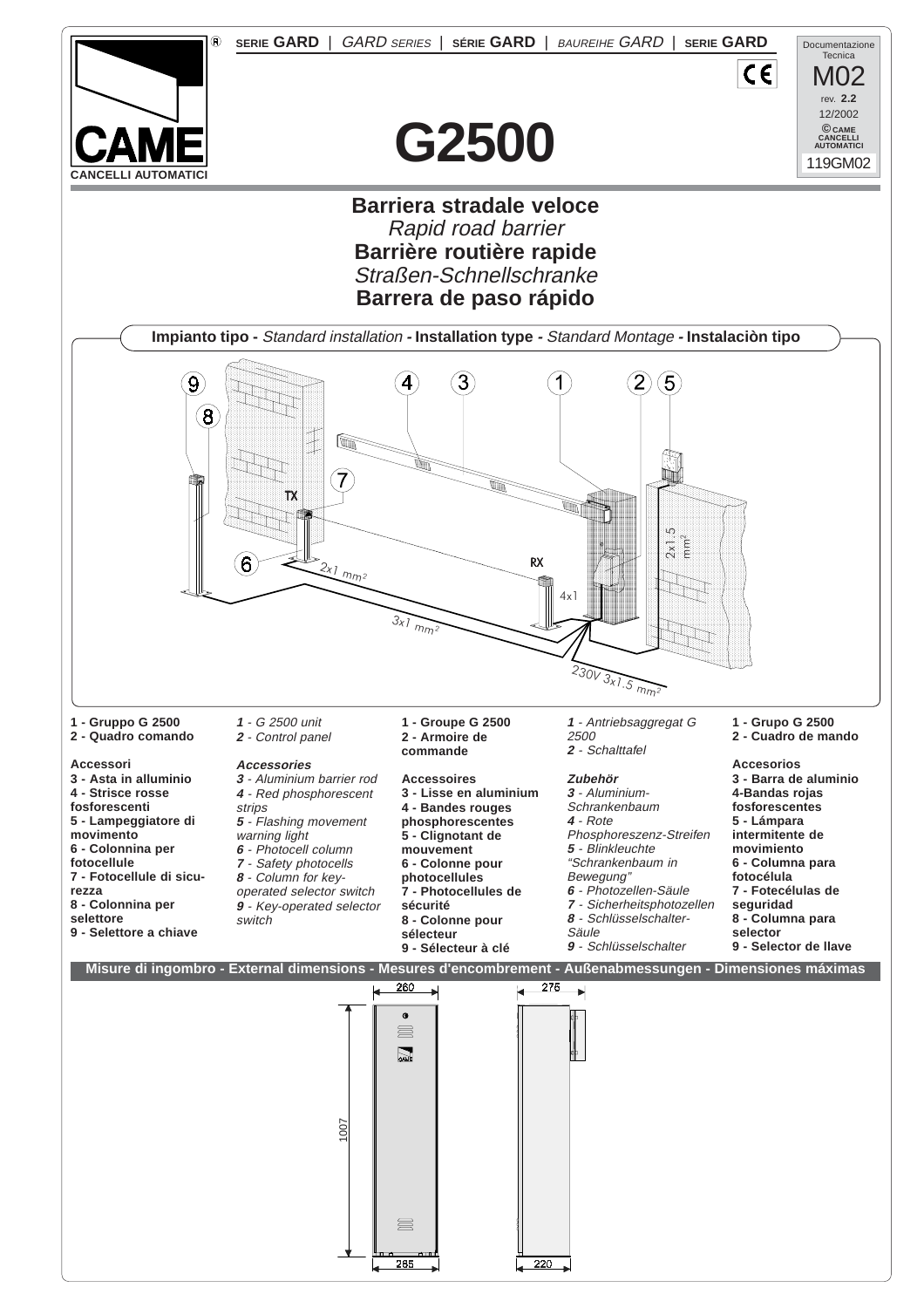| <u>Umanonono toomono Toomnoan louturoo Guruotononquoo toomnquo Toomnoono Buton Booonpolon toomou</u>                                                                                                                                                                                                                    |                                                      |                                         |                                                                                |                                                                                        |                                                       |                                                                                                 |                                                                                                    |                                                 |                                                                                |  |  |
|-------------------------------------------------------------------------------------------------------------------------------------------------------------------------------------------------------------------------------------------------------------------------------------------------------------------------|------------------------------------------------------|-----------------------------------------|--------------------------------------------------------------------------------|----------------------------------------------------------------------------------------|-------------------------------------------------------|-------------------------------------------------------------------------------------------------|----------------------------------------------------------------------------------------------------|-------------------------------------------------|--------------------------------------------------------------------------------|--|--|
|                                                                                                                                                                                                                                                                                                                         |                                                      |                                         |                                                                                |                                                                                        |                                                       |                                                                                                 |                                                                                                    |                                                 |                                                                                |  |  |
| Motoriduttore<br>Gear motor<br>Motoréducteur<br>Getriebemotor<br>Motorreductor                                                                                                                                                                                                                                          | Versione<br>Version<br>Version<br>Version<br>Versión | Peso<br>Weiaht<br>Poids<br>Gew.<br>Peso | Alimentazione<br>Power supply<br>Alimentation<br>Stromversorg.<br>Alimentación | Corrente nominale<br>Current draw<br>Courant nominal<br>Nennstrom<br>Corriente nominal | Potenza<br>Power<br>Puissance<br>Leistung<br>Potencia | Intermittenza lavoro<br>Duty cycle<br>Intermittence travail<br>Einschaltdauer<br>Interm.trabajo | Rapporto di riduz.<br>Final gear ratio<br>Rapport de réduct.<br>Untersetzung<br>Relación de reduc. | Coppia<br>Torque<br>Couple<br>Drehmoment<br>Par | Tempo apert.<br>Opening time<br>Temps ouvert.<br>Öffnungszeit<br>Tiempo apert. |  |  |
| 101GARD25                                                                                                                                                                                                                                                                                                               | 1.1                                                  | 39.5Kg                                  | 230V                                                                           | 1A                                                                                     | 120W                                                  | 30%                                                                                             | $1/202$ i                                                                                          | 70Nm                                            | 2sec.                                                                          |  |  |
| Dati relativi ai valori di alimentazione nominale. - These technical specifications apply when unit is powered at nominal voltage.<br>Données relatives aux valeurs d'alimentation nominale. - Die Daten beziehen sich auf die Nennanschlußwerte.<br>Datos relativos a los valores de alimentación nominal.<br>ITALIANO |                                                      |                                         |                                                                                |                                                                                        |                                                       |                                                                                                 |                                                                                                    |                                                 |                                                                                |  |  |

**Caratteristiche tecniche - Technical features - Caractéristiques technique - Technische Daten - Descripción técnica**

### **Descrizione:**

- Barriera automatica per passaggi con luce netta fino a 2.5 m.

- Progettata e costruita interamente dalla CAME S.p.A., rispondente alle vigenti norme di sicurezza, con grado di

protezione IP 54.

- Garantita 24 mesi salvo manomissioni.

**Accessori:**

**G 0251** Asta in alluminio verniciato bianco sezione  $60x40$  mm,  $L = 2700$  mm.

**G 0257** Snodo per asta G 0251 (lunghezza massima dell'asta 2 metri).

**Accessori opzionali: G 0461** Striscie rosse fosforescenti per

aste (confezione 24 pezzi).

**Attenzione!** Controllate che le apparecchiature di comando, di sicurezza e gli accessori siano originali CAME; ciò garantisce e rende l'impianto di facile esecuzione e manutenzione.

## ENGLISH

#### **Description:** - Automatic barrier for controlling

passages up to 2.5 meters wide.

- Designed and constructed entirely by CAME S.p.A. in compliance with safety standards and with IP 54 protecting rating.

- Guaranteed for 24 months, unless tampered with by unauthorized personnel.

**Accessories: G 0251** Cross-section 60x40 mm, L = 2700 mm aluminium barrier rod with white enamel

**G 0257** Articulated joint for G 0251 bar (maximum bar length: 2 metres).

finish.

# **Optional accessories:**

**G 0461** Red phosphorescent strips for barrier rods (package of 24).

**Important!** Check that all control and safety systems and accessories are original CAME products; this will ensure that the system is simple to install and to maintain.

#### **Accessoires: G 0251** Lisse en aluminium verni blanc section 60x40 mm,  $L = 2700$  mm. **G 0257** Articulation pour lisse G 0251 (longueur maximum de la lisse 2 mètres). **Description:** - Barrière automatique pour passages net allant jusqu'à 2.5 m. - Entièrement conçue et réalisée par CAME S.p.A, conformément aux normes de sécurité en vigueur et avec degré de **Accessoires en option: G 0461** Bandes rouges phosphorescentes pour lisse (kit de 24 pièces). FRANÇAIS

**Attention!** Vérifiez que l'appareillage de commande, de sécurité et les accessoires sont des produits originaux CAME afin de garantir l'installation et d'en faciliter le montage et l'entretien.

#### **Beschreibung: DEUTSCH**

- Garantie 24 mois, sauf en cas de

protection IP 54.

mauvaise manipulation.

- Automatische Schranke für lichte Durchfahrtsbreiten von bis zu 2,5 m. - Vollkommen von der CAME S.p.A. den geltenden Sicherheitsnormen. entsprechend entwickelt und hergestellt.

Schutzgrad IP 54. - 24 Monate Garantie, vorbehaltlich

unsachgemäßer Handhabung und Montage.

**Zubehör:**

**G 0251** Aluminium-Stange, weiß lackiert, Schnitt 60x40 mm,  $L = 2700$  mm.

**G 0257** Gelenk für Schrankenbaum G 0251 (max. Länge Schrankenbaum 2 m).

**Zubehör auf Anfrage: G 0461** Rote Phosphoreszenz-Streifen

für Schrankenbäume (24-Stück-Packung).

**Achtung!** Wir empfehlen, original CAME-Steuergeräte und Sicherheitsvorrichtungen mit dem entsprechenden Zubehör zu installieren, um eine einwandfreie Montage und problemlose Wartung der Anlage gewährleisten zu können.

> **Accesorios: G 0251** Barra de aluminio pintado blanco sección 60x40 mm, L = 2700 mm.

#### **Descripción:** ESPAÑOL

- Barrera autómatica para pasos con luz neta de hasta 2,5 m.

- Diseñada y fabricada enteramente por CAME S.p.A., cumpliendo con las normas de seguridad vigentes, con grado de protección IP 54. - Garantizado 24 meses salvo

manipulaciones.

**G 0257** Articulación para barrera G 0251 (longitud máxima de la barrera 2 metros).

**Accesorios opcionales: G 0461** Bandas rojas fosforescentes para barras (paquete de 24 piezas).

**Atención!** Comprobar que los equipos de mando, de seguridad y los accesorios sean originales CAME; lo cual garantiza y facilita el uso y el mantenimiento del aparato.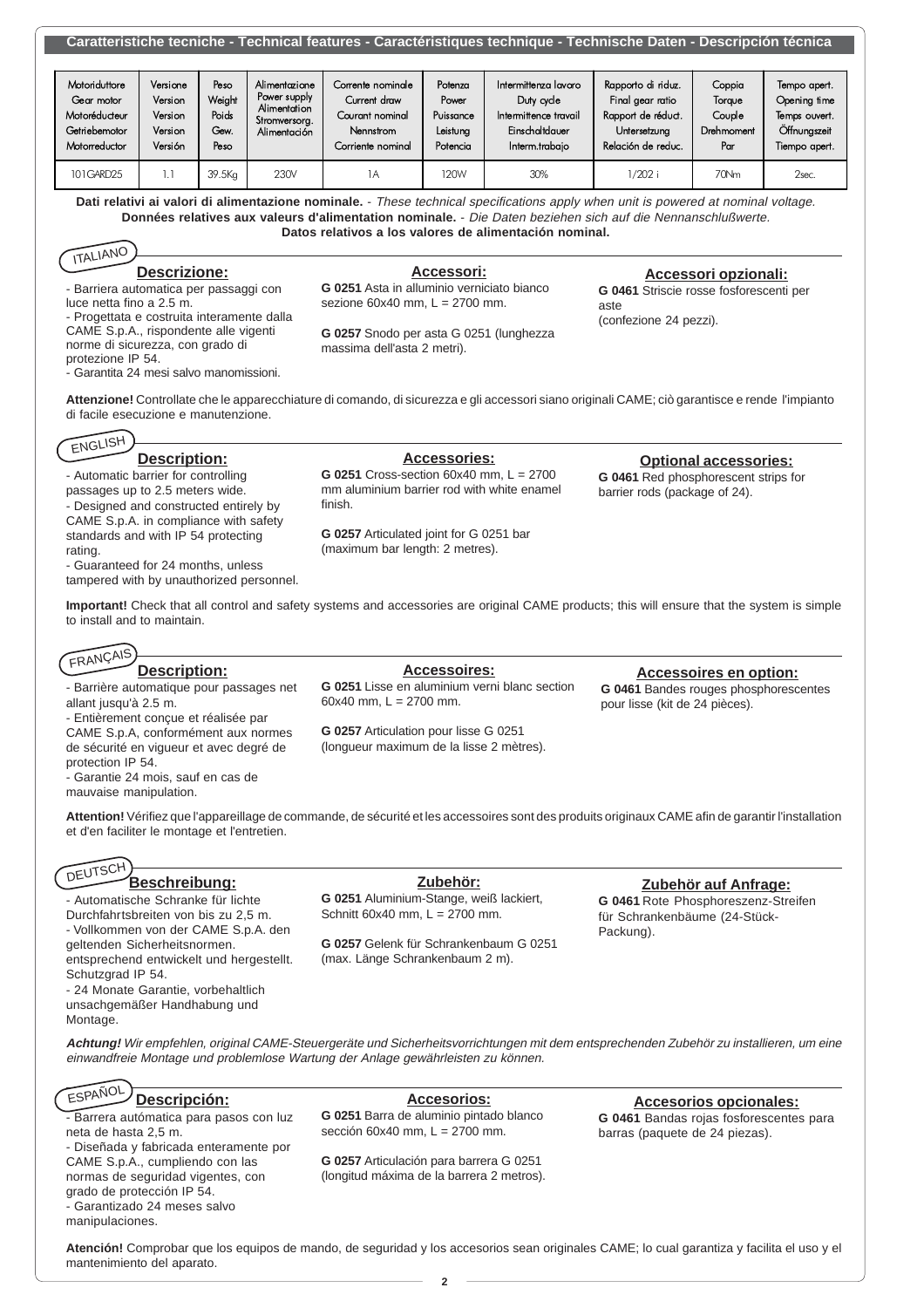#### **Montaggio - Installation - Montage - Montage - Montaje**

**- Girare la chiave del lato porta e togliere quest'ultima. Togliere i quattro bulloni e le rondelle.**

- Turn the key located on the door side of the unit and remove the door. Remove the four bolts and washers.

**- Tourner la clé du côté de la porte et enlever cette dernière. Enlever les quatre boulons et les rondelles.**

- Den an der Revisionstür befindlichen Schlüssel drehen und die Tür entfernen. Die vier Schrauben und die **Scheiben** entfernen.

**- Girar la llave del lado puerta y quitar esta última. Quitar los cuatro tornillos y las arandelas.**



**- Unire la controbase e le quattro zanche (con relativi bulloni e rondelle in dotazione). Annegare il tutto in una piazzola di cemento predisponendo l'arrivo dei cavi elettrici. NOTA: la controbase dovrà risultare perfettamente in bolla.**

- Join the mounting base and the four anchor stays (use the bolts and washers provided with the unit), and sink the assembly into a cement base. NOTE: be sure that the mounting base is perfectly level, and that the electrical cables for the unit protrude in the area indicated.

**- Monter les quatre agrafes à la contrebase (à l'aide des boulons et rondelles correspondants, fournis avec le matériel). Plonger le tout dans une base en ciment en prévoyant l'arrivée des câbles électriques. N.B: la contrebase devra être parfaitement de niveau.**

- Die vier Verankerungsbügel (mit den entsprechenden und zum Lieferumfang gehörenden Mutterschrauben und Scheiben) an der Verankerungsplatte befestigen und dann diese Montageeinheit in eine Betonfundamentplatte versenken. Den Kabelausgang für die elektrischen Anschlußkabel vorbereiten. ANM.: die **Verankerungsplatte** muß perfekt waagerecht ausgerichtet sein.

**- Unir la contrabase a las cuatro armaduras (con los correspondientes tornillos y arandelas suministrados). Sumergirlo todo en una plataforma de cemento predisponendo la llegada de los cables elécrtricos. NOTA: la contrabase tiene que estar perfectamente nivelada.**



**3**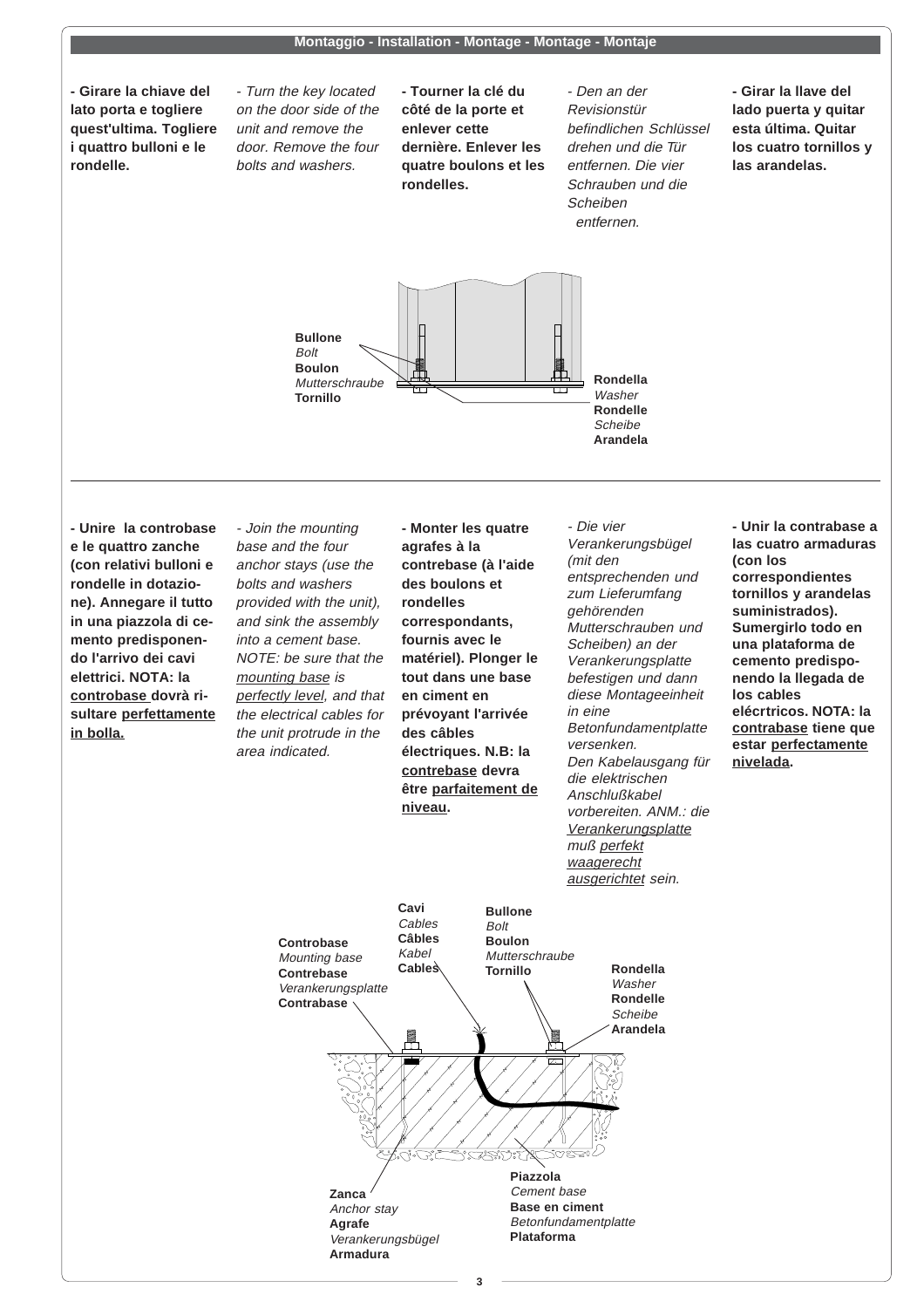

**- Calcolare la lunghezza dell'asta. Applicare la stessa nella flangia, inserire l'attacco porta-asta e bloccare il tutto con le quattro viti e dadi in dotazione.**

- Determine the length of the barrier rod. Install the rod in the flange, install the rod holder/ attachment system and use the four screws and nuts provided with the unit to join the assembly together.

**- Calculer la longueur de la lisse. Appliquer celle-ci dans la bride, introduire la fixation porte-lisse et fixer l'ensemble à l'aide des quatre vis et écrous fournis avec le matériel.**

- Die Länge des Schrankenbaums berechnen. Schrankenbaum am Flansch anbringen, die Schrankenbaumhalterung einfügen und alles mit den zum Lieferumfang gehörenden vier Schrauben und Muttern festmachen.

**- Calcular la longitud de la barra. Aplicar la misma a la brida, introducir la unión porta barra y bloquearlo todo con los cuatro tornillos y tuercas suministrados.**



**4**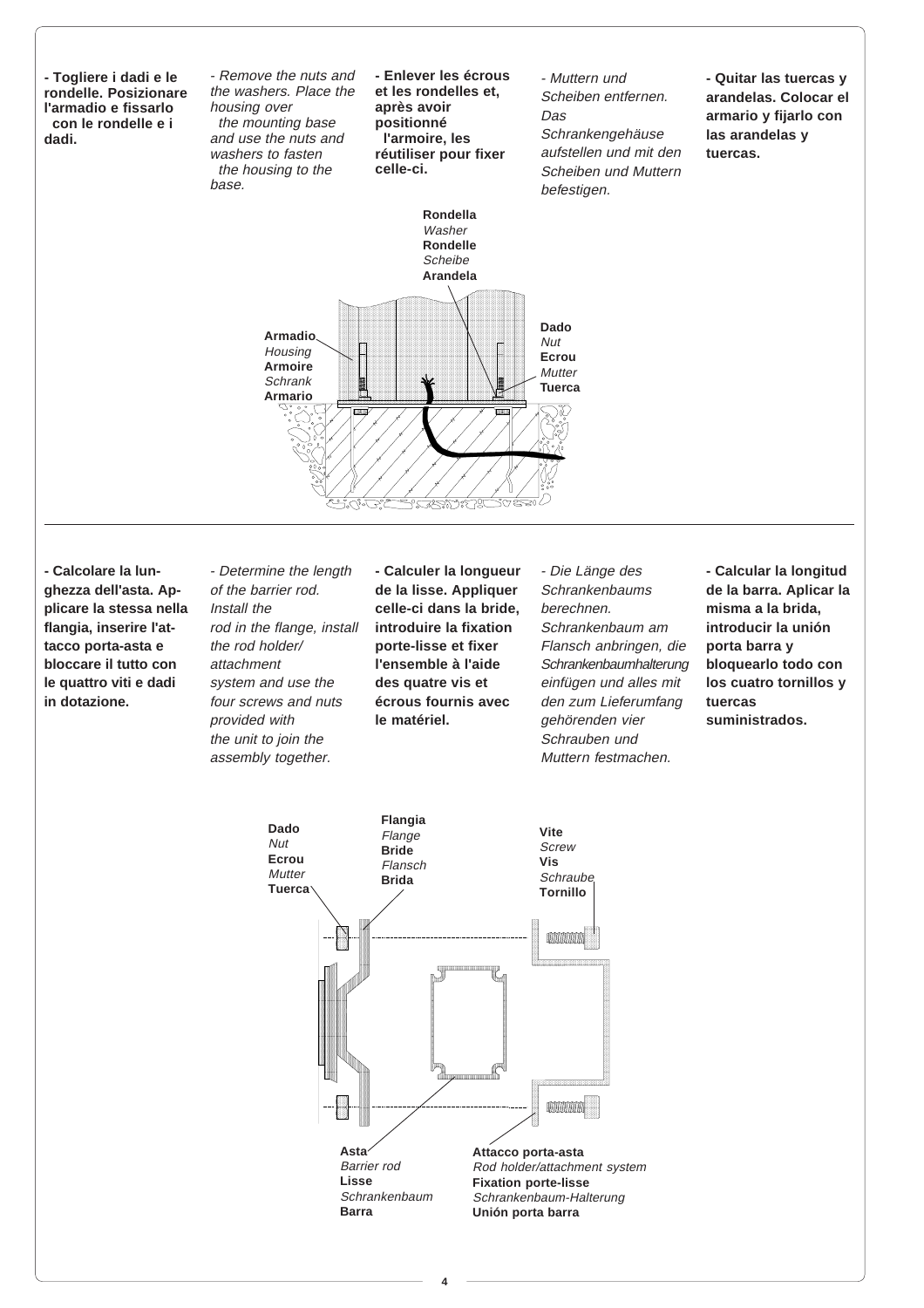**Trasformazione da barriera destra a sinistra - Transformation of barrier from right to left - Transformation de barrière droite à barrière gauche - Umbau von Rechts- zu Links-Schranke - Transformación de barrera derecha a izquierda**

> **Définition de barrière droite et gauche.**

**Identificazione di barriera destra e sinistra. Premessa: è consigliabile collocare l'armadio con il lato porta vista interna. - Per barriera destra si intende armadio montato a destra (vista interna). - Per barriera sinistra si intende armadio montato a sinistra (vista interna). Se per esigenze di impianto si rendesse necessaria la trasformazione da destra a sinistra, eseguire le seguenti operazioni: - girare la chiave e togliere la porta. - Sganciare la molla dalla parte inferiore ed estrarla. - Staccare il gruppo porta-finecorsa e sbloccare il**

**motoriduttore. - Togliere la vite e l'ammortizzatore inferiore e far ruotare di 90° in senso orario il braccio del motoriduttore. Invertire**

 **l'ammortizzatore superiore e rispettiva vite.**

**- Avvitare l'ammortizzatore inferiore e rispettiva vite.**

**- Svitare le due viti della flangia e ruotare la stessa in posizione di apertura (flangia verticale).**

**- Riagganciare la staffa porta-finecorsa dalla parte opposta e invertire i cavi di collegamento microinterruttori di finecorsa**

 **(bianco = apre, rosso = chiude).**

**- Invertire le polarità del motoriduttore (morsetto U-V) e FA con FC (collegamento finecorsa) sul quadro elettrico, riagganciare la molla e procedere al montaggio del gruppo.**

Identification of left-hand and right-hand barriers. Before proceeding: mount the housing so that the access door faces the interior of the installation site. - "Left-hand barrier" means that the housing is

installed on the left (as viewed from the interior of the installation site). - "Right-hand barrier" means that the housing is installed on the right (as viewed from the interior of the installation site). If special circumstances require transformation of the barrier from right to left, proceed as follows: - turn the key and remove the door.

- Unhook the bottom end of the spring and remove the spring.

- Detach the limit switch holder and unlock the gearmotor. - Remove the screw and

the lower shock absorber, rotate the arm on the gearmotor 90° in the clockwise direction, and reverse the position of the upper

shock absorber and its screw.

- Tighten down the lower shock absorber and its screw.

- Unscrew the two screws on the flange and rotate the flange to the open position (flange in vertical position).

- Re-install the limit switch holder bracket into position on the opposite side, and reverse the connecting cables on the limit switches (white  $=$  open, red  $=$ closed), reverse the polarity on the gearmotor (terminals U-V) and FA with FC (limit switch connections).

**Avertissement: il est conseillé de placer l'armoire avec le côté porté vers l'intérieur. - Par barrière droite, on entend l'armoire montée à droite (vue de l'intérieur). - Par barrière gauche, on entend l'armoire montée à gauche (vue de l'intérieur). Si, à cause d'exigence d'installation, la transformation de droite à gauche est nécessaire, il faut exécuter les opérations suivantes: - tourner la clé et enlever la porte. - Décrocher le ressort par le côté inférieur et l'ôter. - Enlever le groupe porte-fin de course et débloquer le motoréducteur. - Enlever la vis et l'amortisseur inférieur, puis faire tourner de 90°, dans le sens des aiguilles d'une montre, le bras du motoréducteur. Invertir la position de l'amortisseur supérieur et la vis correspondante. - Visser l'amortisseur inférieur et la vis correspondante. - Dévisser les deux vis de la bride et tourner celle-ci en position d'ouverture (bride verticale). - Fixer de nouveau l'étrier porte-fin de course du côté opposé et invertir la connexion des câbles de branchement des micro-interrupteurs de fin de course (blanc = ouverture, rouge = fermeture). - Invertir les polarités du motoréducteur (borne U-V) et FA avec FC (branchement fin de course) sur le tableau**

Erkennung von Rechtsbzw. Links-Schranken. Voraussetzung: es empfiehlt sich, die Schranke so aufzustellen, daß die Tür zur Anlagen-Innenseite zeigt. - Unter Rechts-Schranke versteht man, wenn das Gehäuse rechts vom Schrankenbaum ist (von der Installations-Innenseite aus gesehen). - Unter Links-Schranke versteht man, wenn das Gehäuse links vom Schrankenbaum ist (von der Installations-Innenseite aus gesehen). Wenn aus Aufstellungsgründen ein Umbau erforderlich sein sollte, folgendermaßen vorgehen: - den Schlüssel drehen und die Tür entfernen; - die Feder unten aushaken und herausziehen. - Die Endschalter-Einheit entfernen und den Getriebemotor entsperren. - Die Schraube und den unteren Stoßdämpfer entfernen und den Getriebemotor-Hebelarm um 90° im Uhrzeigersinn drehen. Den oberen Stoßdämpfer und die entsprechende Schraube umkehren. - Den unteren Stoßdämpfer und die entsprechende Schraube wieder festschrauben. - Die beiden Flansch-**Schrauben** losschrauben und den Flansch in Öffnungsstellung drehen (Flansch vertikal). - Den Endschalter-Haltebügel an der gegenüberliegenden Seite einhaken und die Anschlußkabel der Mikro Endschalter umpolen (weiß = öffnen, rot = schließen) - Die Getriebemotoranschlüsse am Steuergerät (Klemme U,V) umpolen und FA mit FC (endausschalteranschluss) die Feder wieder einhaken und mit der Montage des Aggregats fortfahren.

**Identificación de barrera derecha e izquierda. Preliminares: se aconseja colocar el armario con el lado puerta vista interna. - Por barrera derecha se entiende el armario montado a la derecha (vista interna). - Por barrera izquierda se entiende el armario montado a la izquierda (vista interna). Si por exigencias de instalación fuera necesaria la transformación de derecha a izquierda, efectuar las siguientes operaciones: - girar la llave y sacar la puerta. - Desenganchar el resorte de la parte inferior y extraerlo. - Despegar el grupo porta-fin de carrera y desbloquear el motorreductor. - Quitar el tornillo y el amortiguador inferior y girar 90° en sentido horario el brazo del motorreductor. Invertir el amortiguador superior y el tornillo correspondiente. - Enroscar el amortiguador inferior y el tornillo correspondiente. - Desenroscar los dos tornillos de la brida y girar la misma en posición de apertura (brida vertical). - Volver a enganchar el estribo porta-fin de carrera en la parte opuesta e invertir los cables de conexión microinterruptores de fin de carrera (blanco = abre; rojo = cierra). - Invertir la polaridad del motorreductor (borne U-V) y FA con FC (conexion final de carrera) en el cuadro eléctrico, volver a enganchar el resorte y proceder al montaje del grupo.**

**électrique raccrocher le ressort et procéder au montage du groupe.**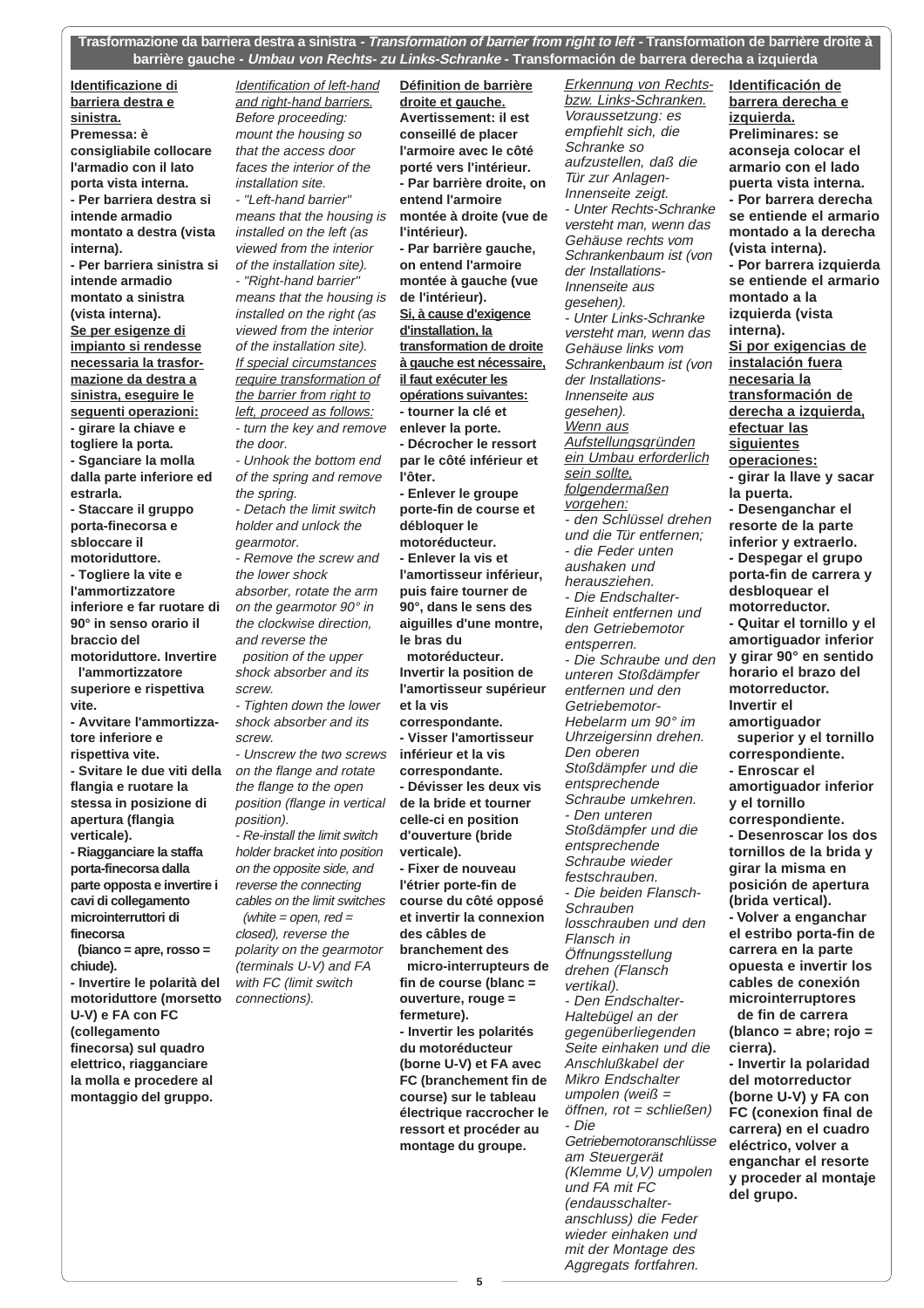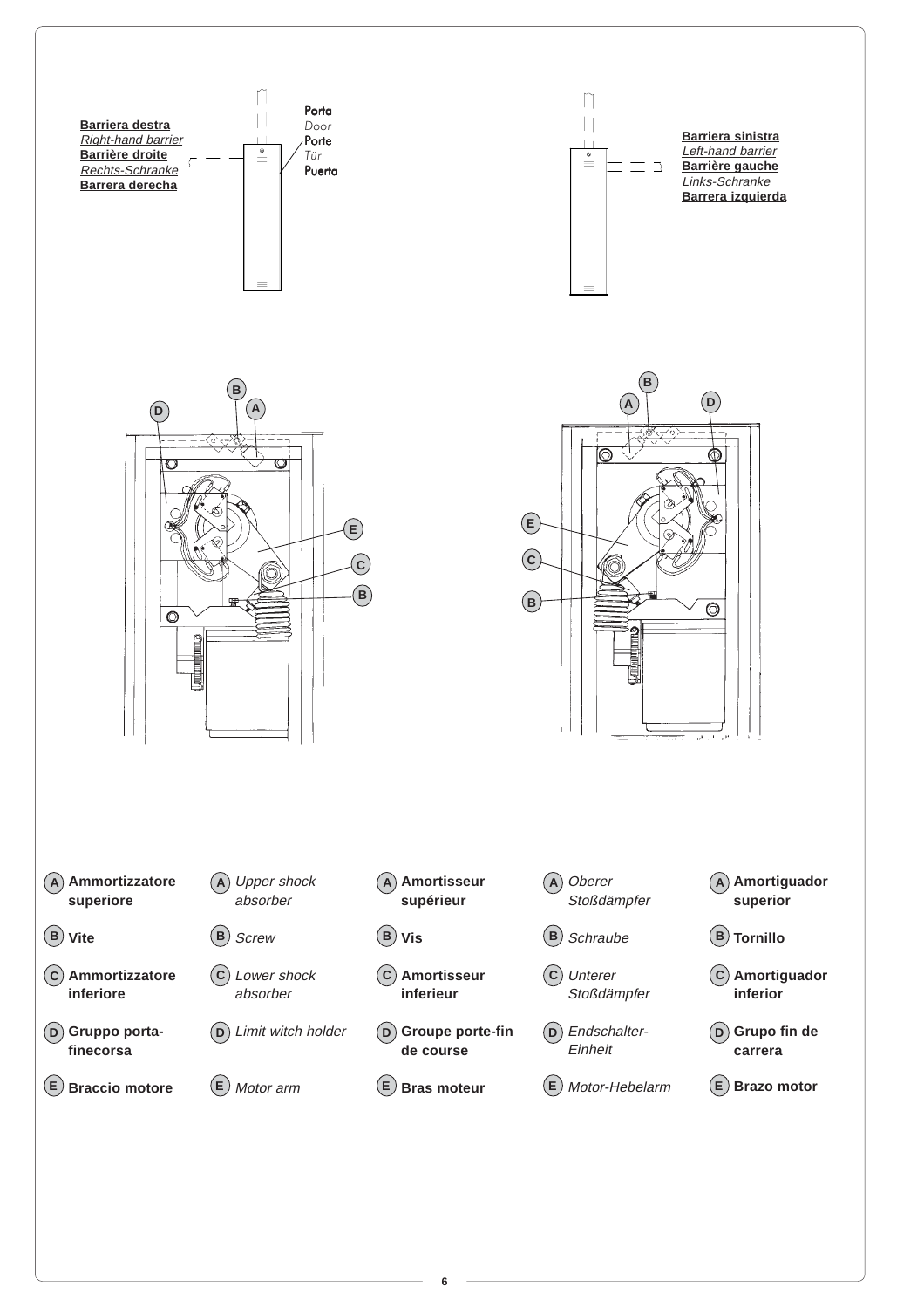#### **Collaudi -** Testing **- Essais -** Betriebskontrollen **- Pruebas**



### **Verificare:**

**- la linearità dell'asta in posizione di apertura (in caso regolare l'ammortizzatore inferiore e avvitare la relativa vite);**

**- la linearità dell'asta in posizione di chiusura (in caso regolare l'ammortizzatore superiore e avvitare la relativa vite).**

Check also: - make sure that the barrier rod is perfectly vertical when placed in the open position (if necessary, adjust the lower shock absorber and tighten the relative screw);

- make sure that the barrier rod is perfectly horizontal when placed in the closed position (if necessary, adjust the upper shock absorber and tighten the relative screw).

#### **Vérifier:**

**- la verticalité de la lisse en position d'ouverture (en cas, régler l'amortisseur inférieur et visser la vis correspondante); - l'horizontalité de la lisse en position de fermeture (en cas, régler l'amortisseur supérieur et visser la vis correspondante).**

Überprüfen Sie: - die Linearität des Schrankenbaums in Öffnungsstellung (den unteren Stoßdämpfer, falls erforderlich, einstellen und die entsprechende Schraube festziehen); - die Linearität des Schrankenbaums in Schließstellung (den oberen Stoßdämpfer, falls erforderlich, einstellen und die entsprechende Schraube festziehen);

### **Comprobar:**

**- la linearidad de la barra en posición de apertura (en caso, ajustar el amortiguador inferior y enroscar el tornillo correspondiente); - la linearidad de la barra en posición de cierre (en caso, ajustar el amortiguador superior y enroscar el tornillo correspondiente).**

#### **Bilanciamento -** Balancing **- Equilibrage -** Ausgleich **- Equilibración**

**Per un corretto funzionamento della sbarra automatica si devono seguire le condizioni di «bilanciamento molla».**

In order to assure correct operation of the automatic barrier, the spring position must be matched with the length of the barrier.

**Pour que la barrière automatique fonctionne correctement, il est nécessaire de respecter les conditions déquilibrage du ressort.**

Zur Gewährleistung eines einwandfreien Betriebs des **Schrankenantriebs** sollten die betreffenden Richtlinien zum Federausgleich.

**Para el correcto funcionamiento de la barra automática se deben respetar las normas para la «equilibración del muelle».**



**Applicazione su aste superiori a 1.8 m.** Installation on gate rod with height exceeding 1.8 m. **Application sur lisse de plus de 1.8 m.** Anbringung bei über 1.8 m hohen Stangenlänge. **Aplicación en barra superiores a 1.8 m.**



**Applicazione su aste inferiori a 1.8 m.** Installation on gate rod with height less than 1.8 m. **Application sur lisse de moins de 1.8 m.** Anbringung bei unter 1.8 m hohen Stangenlänge. **Aplicación en barra inferiores a 1.8 m.**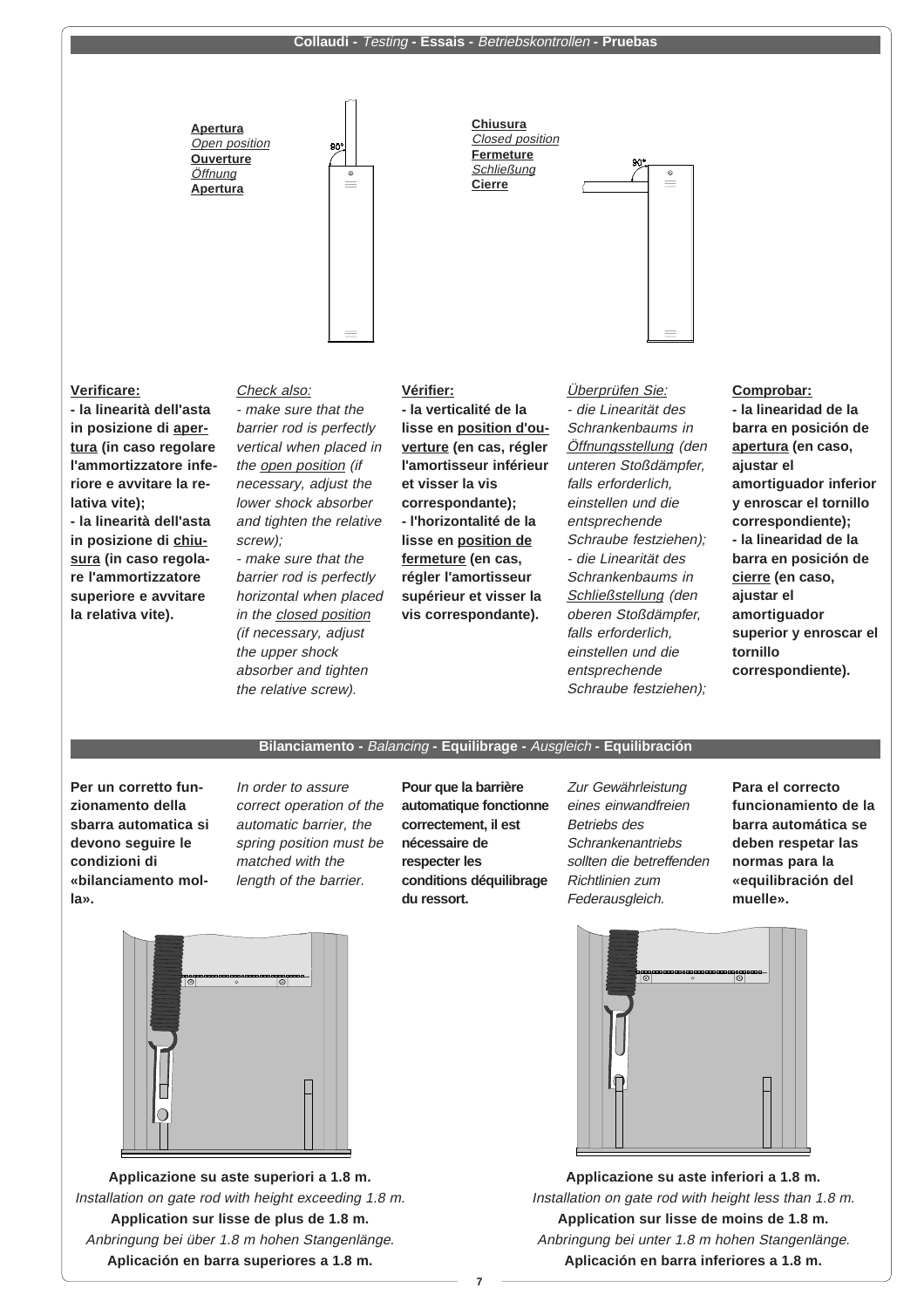Progettato e costruito interamente dalla CAME, motoriduttore con finecorsa meccanici ed elettrici.

Il quadro comando va alimentato a (230V a.c.) sui morsetti L1 e L2 ed è protetto in ingresso con fusibile di linea da 5A.

I dispositivi di comandi sono a bassa tensione (24V), protetti con fusibile da 1.6A, con possibilità di utilizzare la stessa per l'alimentazione dei vari accessori (radiocomandi, fotocellule ecc.). La potenza complessiva degli accessori a 24V, non deve superare i 20W.

#### **Sicurezza**

Le fotocellule possono essere collegate e predisposte in riapertura in fase di chiusura.

Designed and built entirely by CAME, gear motor with mechanical limit switches and electronic control of the running cycle. This control board is powered by 230V a.c. across terminals L1 and L2, and is protected by a 5A fuse on the main power line. The controls operate at a low voltage (24V) protected by a 1.6A fuse; the same low voltage can be used to feed the various other accessories (radio controls, photocells, etc.).

The total power consumption of 24 V accessories must not exceed 20 W.

#### **Safety**

Photocells can be connected to obtain: -Re-opening during the closing cycle;

La carte est entièrement conçue et fabriquée par CAME S.p.A., motoréducteur avec fin de course mécaniques et électronique.

La carte de commande doit être alimentée avec une tension de 230V sur les bornes L1 et L2 et elle est protégée en entrée par un fusible de ligne de 5A. Les dispositifs de commande sont à basse tension (24V) et protégés avec fusible de1.6A; on peut utiliser cette tension pour alimenter différents accessoires (radiocommandes, photocellules, etc.). La puissance totale des accessoires à 24V, ne doit pas dépasser 20W.

#### **Sécurité**

Il est possible de brancher des photocellules et de les programmer en réouverture en phase de fermeture;

Vollkommen von der CAME S.p.A. den geltenden, Getriebemotor mit mechanischen und elektronische Endanschlägen.

Die grundplatine wird mit einer Spannung von 230V über die Klemmen L1 und L2 gespeist und ist am Eingang mit einer 5A-Hauptsicherung. Der Steuerkreis wird mit Niederspannung (24V) versorgt und durch enie 1.6A-Sicherung geschützt; er dient ebenfalls zur Stromversogung der eventuellen Photozelle, Funksteuerung. Die Gesamtleistung des 24-V-Zubehörs darf 20W nicht überschreiten.

#### **Sicherheitsvorrichtungen**

Die Lichtschranken können für folgende<br>Eunktionen angeschlossen bzw Funktionen angeschlossen vorbereitet werden: -Wiederöffnen beim Schließen;

### **Descrizione tecnica quadro comando ZG2 ITALIANO**

#### **Funzioni selezionabili**

-Funzionamento a «uomo presente» (tagliare nei punti contassegnati con una sulla scheda).

#### **Altre funzioni e accessori**

- Chiusura automatica. Il temporizzatore di chiusura automatica si autoalimenta a finecorsa in apertura. Il tempo prefissato regolabile, é comunque subordinato dall'intervento di eventuali accessori di sicurezza e si esclude dopo un intervento di «stop» totale o in mancanza di energia elettrica;

- In caso di applicazione di un lampeggiatore, possibilità di prelampeggio nella fase di chiusura;

### **ENGLISH Technical description ZG2 control panel**

#### **Functions available**

- "Human presence" operation (cut in the points marked " on the diagram).

#### **Other functions**

- Automatic closing: The automatic closing timer is automatically activated at the end of the opening cycle. The preset, adjustable automatic closing time is automatically interrupted by the activation of any safety system, and is deactivated after a total stop command or in case of power failure;

When a flashing ligh is applied, preflashing is possible in the closing phase: The unit is preset for a receiver with one- or two-channel connection;

for radio controls: -open-close-reverse.

#### **Adjustments**

Trimmer TCA = Automatic closing time: 5" to 90";

- Trimmer T.P. = Pre-flashing time: 0" to 5".

**Important**: disconnect the unit from the main power lines before carrying out any operation inside the unit.

### **FRANÇAIS Description technique armoire de commande ZG2**

**Fonctions sélectionnées** Fonctionnement "personne présente" (couper aux points marqués avec " sur la carte).

#### **Autres fonctions**

Fermeture automatique. Le temporisateur de fermeture automatique est autoalimenté à la fin du temps de la course en ouverture. Le temps réglable est programmé, cependant, il est subordonné à l'intervention d'éventuels accessoires de sécurité et il est exclu après une intervention de "stop" total ou en cas de coupure de courant;

En cas d'application d'un clignotant, possibilité de préclignotement pendant la fermeture;

- Équipement pour un récepteur à

branchement mono/bicanal; - Types de commande seulement pour

- radiocommandes:
	- -ouverture fermeture inversion.

#### **Réglages**

- Trimmer T.C.A. = Temps de fermeture automatique : de 5" à 90" - Trimmer T.P. = Temps de Précligniton:
- 0" à 5".

**Attention**: couper la tension avant d'intervenir à l'intérieur de l'appareillage.

# **DEUTSCH Technische beschreibung Schalttafel ZG2**

#### **Wahlfunktionen**

- Funktion "Bedienung vom Steuerpult" (auf der Steuerkarte an der mit dem Symbol ");

### **Andere Funktionen**

Schließautomatik. Der Schließautomatik-Zeischalter speist sich beim Öffnen am Ende der Torlaufzeit selbst . Die voreingestellte Zeit ist auf jeden Fall immer dem Eingriff eventueller Sicherheitsvorrichtungen untergeordnet und schließt sich nach einem "Stop"Total-Eingriff bzw. bei Stromausfall selbst aus; Falls das Lichtsignalgerät angebracht wird, ist während der Schliessungszeit ist die Möglichkeit des Vorblinkens gegeben; Steckleiste für Funkempfänger mono/ bicanal;

- Steuerart nur für Funksteuerung: -Öffnen - Schließen -

Torlaufumsteuerung.

#### **Einstellungen**

- Trimmer TCA = Zeiteinstellung Schließ-
- automatik: von 5" bis 90";
- Trimmer T.P. = Vorblinkzeit: 0" bis 5".

**Achtung:** Vor Eingriff im Innern des Gerätes den Netzstecker ziehen.

**8**

- Selection of command sequence only

- Predisposizione per ricevitore ad innesto

-Tipo di comando solo per radiocomando

**Regolazioni** - Trimmer TCA = Tempo chiusura automa-

- Trimmer T.P. = Tempo prelampeggio: da

**Attenzione**: prima di intervenire all'intero dell' apparecchiatura, togliere la tensione.

- apre-chiude-inversione;

mono o bicanale;

tica: da 5" a 90";

innestato:

0" a 5".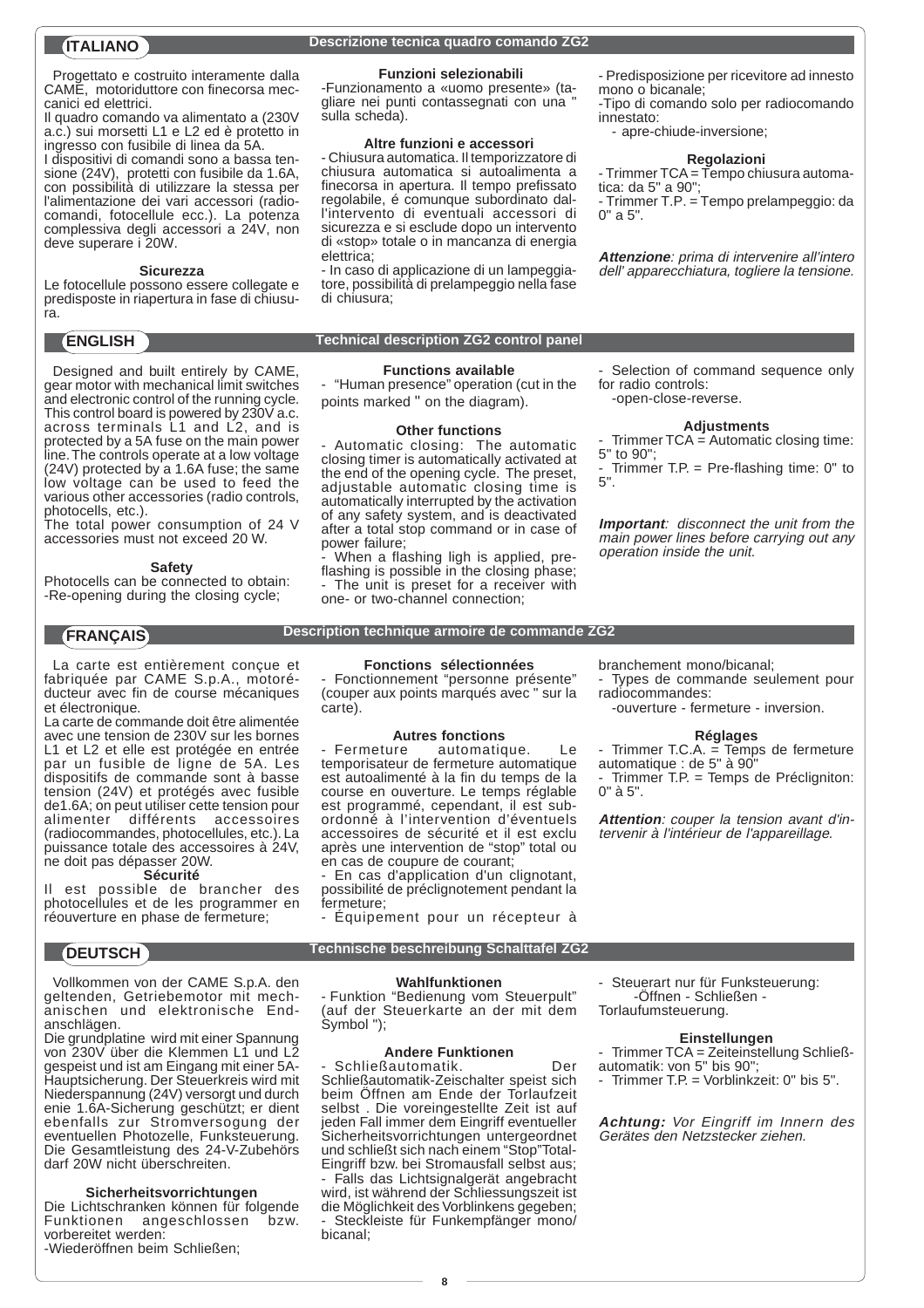Diseñado y fabricado enteramente por CAME S.p.A., motorreductor con finales de carrera mecánicos y electrónico. La tarjeta de mando se alimenta con una tensión de 230V en los bornes L1 y L2 y está protegido en entrada con fusible de línea de 5A. Los dispositivos de mando son a baja tensión (24V), protegidos por fusible a 1.6A, siendo posible utilizar ésta misma para la alimentación de la posible fotocélula, mando a distancia etc. La potencia total de los accesorios a 24V, no debe superar los 20W.

#### **Seguridad**

Las fotocélulas pueden estar conectadas y predispuestas en reapertura en la fase de cierre;

## **Descripción técnica cuadro de mando ZG2 ESPAÑOL**

#### **Funciones seleccionables**

- Funcionamiento a "hombre presente" (en la tarjeta de mando, recordar los puntos marcados con el simbolo ").

#### **Otras Funciones**

- Cierre automático. El temporizador de cierre automático se autoalimenta en finde-tiempo carrera en fase de apertura. El tiempo prefijado regulable, sin embargo, está subordinado a la intervención de posibles accesorios de seguridad y se excluye después de una intervención de parada total o en caso de falta de energía eléctrica;

Por la aplicación del indicator intermitente, hay la posibilidad de preintermitencia en la fase de cierre;

- Predisposición para radiorreceptor à conexión mono/bicanal;

Tipo de mando sólo para mando a distancia:

-apertura-cierre-inversión.

**Regulaciones** - Trimer TCA = Tiempo cierre automático: de 5" a 90"; - Trimmer T.P. = Tiempo preintermitencia: de 0" a 5"

**Cuidado**: antes de intervenir en el interior del aparato, hay que cortar la tensión.

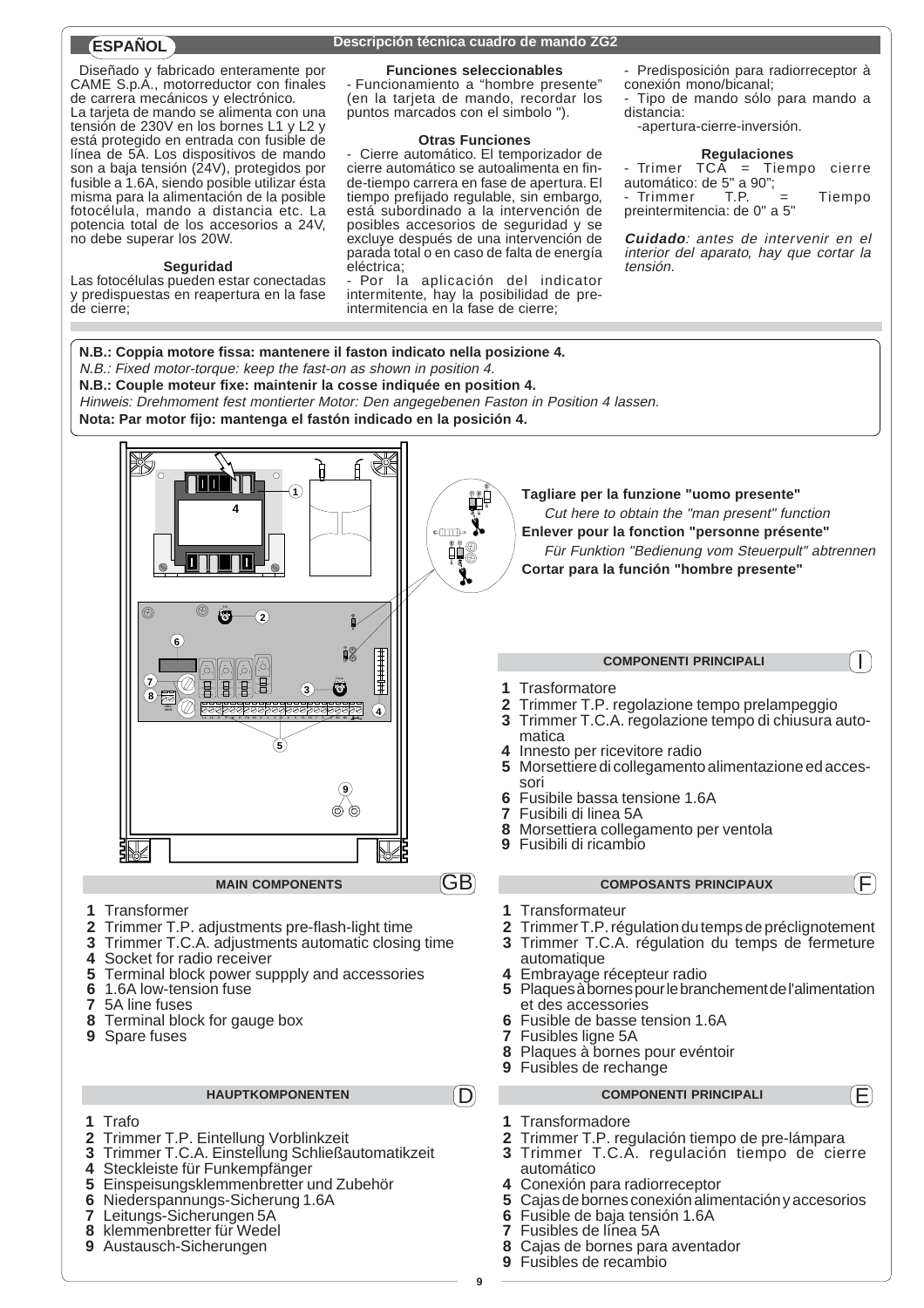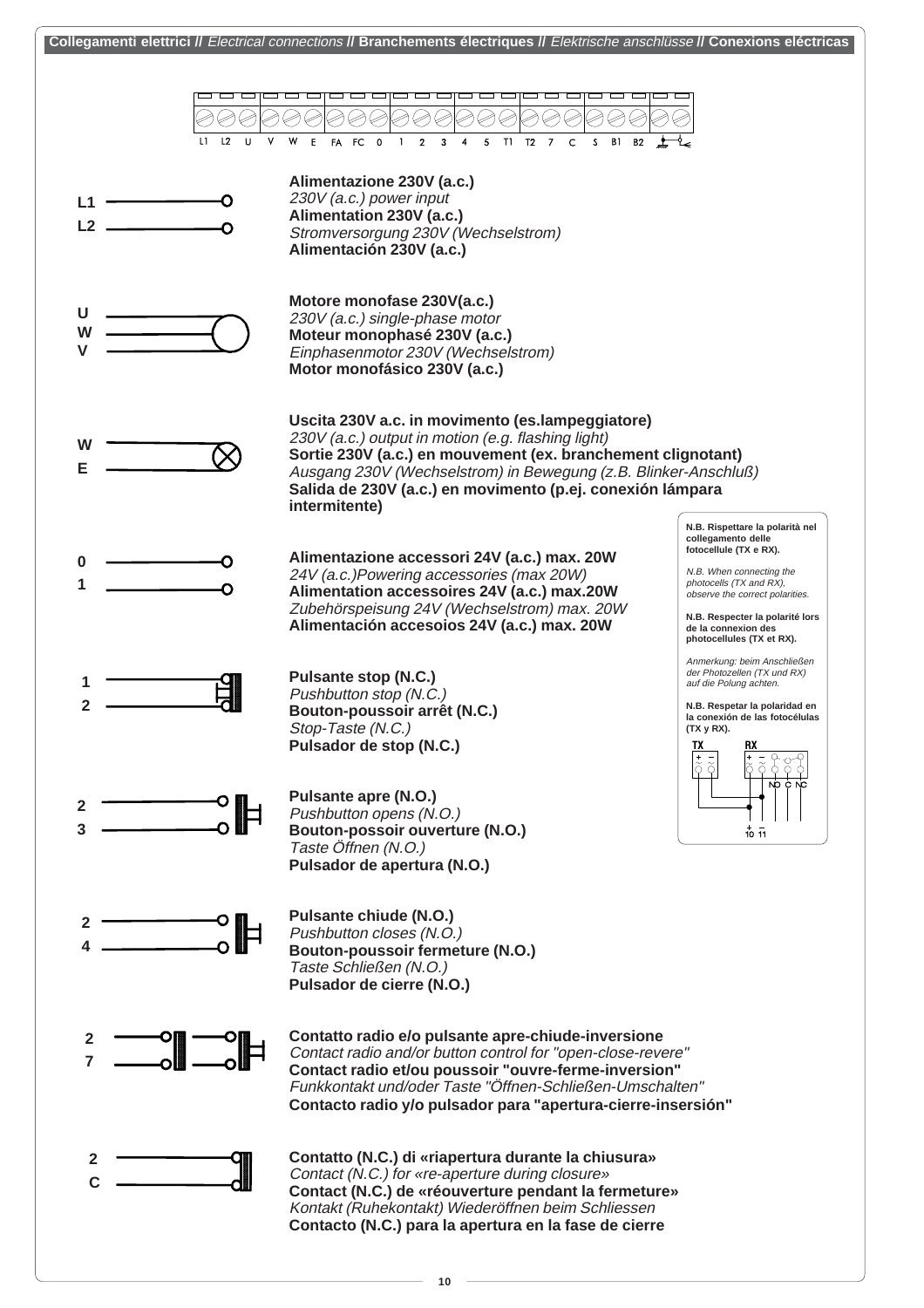